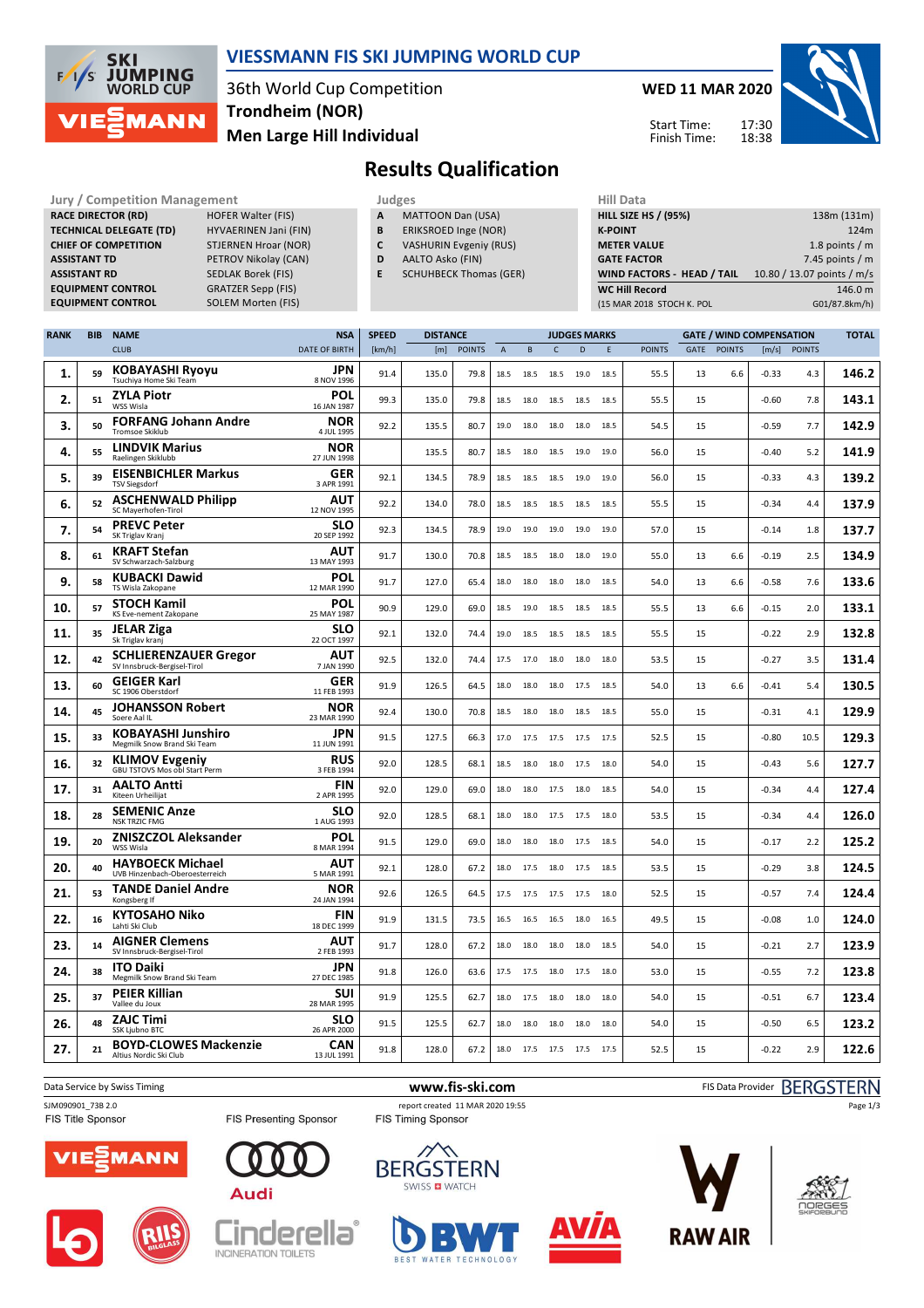

#### **VIESSMANN FIS SKI JUMPING WORLD CUP**

36th World Cup Competition **Men Large Hill Individual Trondheim (NOR)**

**WED 11 MAR 2020**

Start Time: Finish Time:



## **Results Qualification**

| <b>RANK</b>          | <b>BIB</b>     | <b>NAME</b>                                                 | <b>NSA</b>                | <b>SPEED</b> | <b>DISTANCE</b> |               |                               |                          |                | <b>JUDGES MARKS</b> |      |               |      |               | <b>GATE / WIND COMPENSATION</b> |               | <b>TOTAL</b> |
|----------------------|----------------|-------------------------------------------------------------|---------------------------|--------------|-----------------|---------------|-------------------------------|--------------------------|----------------|---------------------|------|---------------|------|---------------|---------------------------------|---------------|--------------|
|                      |                | <b>CLUB</b>                                                 | <b>DATE OF BIRTH</b>      | [km/h]       | [m]             | <b>POINTS</b> | $\overline{A}$                | B                        | $\mathsf{C}$   | D                   | E    | <b>POINTS</b> | GATE | <b>POINTS</b> | [m/s]                           | <b>POINTS</b> |              |
| 28.                  | 34             | <b>PEDERSEN Robin</b><br>Stalkameratene II                  | NOR<br>31 AUG 1996        | 92.1         | 123.5           | 59.1          | 17.5                          | 17.5 17.5                |                | 17.0                | 16.5 | 52.0          | 15   |               | $-0.81$                         | 10.6          | 121.7        |
| 29.                  | 41             | <b>PASCHKE Pius</b><br>WSV Kiefersfelden                    | GER<br>20 MAY 1990        | 92.3         | 125.0           | 61.8          | 18.0                          | 17.5                     | 18.0           | 18.0                | 18.5 | 54.0          | 15   |               | $-0.40$                         | 5.2           | 121.0        |
| 30.                  | 56             | <b>LEYHE Stephan</b><br>SC Willingen                        | GER<br>5 JAN 1992         |              | 141.5           | 91.5          | 8.5                           | 10.0                     | 10.0           | 10.0                | 9.0  | 29.0          | 15   |               | $-0.03$                         | 0.4           | 120.9        |
| 31.                  | 44             | <b>HUBER Daniel</b><br>SC Seekirchen-Salzburg               | <b>AUT</b><br>2 JAN 1993  | 91.9         | 125.0           | 61.8          | 17.5                          |                          | 17.5 17.5 17.0 |                     | 18.0 | 52.5          | 15   |               | $-0.49$                         | 6.4           | 120.7        |
| 32.                  | 22             | <b>HAARE Anders</b><br>Vikersund IF                         | <b>NOR</b><br>7 DEC 1999  | 92.1         | 124.5           | 60.9          | 17.5                          | 17.0                     | 17.5           | 17.5                | 17.5 | 52.5          | 15   |               | $-0.50$                         | 6.5           | 119.9        |
| 33.                  | 24             | KOT Maciej<br>AZS Zakopane                                  | POL<br>9 JUN 1991         | 91.9         | 126.0           | 63.6          | 17.5                          |                          | 17.5 17.5      | 17.5                | 17.5 | 52.5          | 15   |               | $-0.23$                         | 3.0           | 119.1        |
| 34.                  | 43             | <b>PREVC Domen</b><br>Sk Triglav kranj                      | <b>SLO</b><br>4 JUN 1999  | 91.7         | 125.5           | 62.7          | 18.0                          | 17.5                     | 17.5           | 17.5                | 18.0 | 53.0          | 15   |               | $-0.25$                         | 3.3           | 119.0        |
| 35.                  | 8              | <b>WASEK Pawel</b><br>WSS Wisla                             | POL<br>2 JUN 1999         | 91.9         | 123.5           | 59.1          | 17.5                          |                          | 17.5 18.0      | 17.5                | 18.0 | 53.0          | 15   |               | $-0.42$                         | 5.5           | 117.6        |
| 36.                  | 49             | <b>SATO Yukiya</b><br>Megmilk Snow Brand Ski Team           | <b>JPN</b><br>19 JUN 1995 | 91.5         | 124.5           | 60.9          | 16.5                          | 15.5 16.5 16.0           |                |                     | 16.0 | 48.5          | 15   |               | $-0.58$                         | 7.6           | 117.0        |
| 37.                  | 46             | <b>SCHMID Constantin</b><br>Wsv Oberaudorf                  | GER<br>27 NOV 1999        | 92.3         | 122.5           | 57.3          | 17.5                          | 17.5                     | 17.5           | 17.5                | 17.5 | 52.5          | 15   |               | $-0.54$                         | 7.1           | 116.9        |
| 37.                  | 25             | <b>ZOGRAFSKI Vladimir</b><br><b>NSA</b>                     | BUL<br>14 JUL 1993        | 91.3         | 125.0           | 61.8          | 17.5                          |                          | 17.0 17.5      | 17.5                | 17.5 | 52.5          | 15   |               | $-0.20$                         | 2.6           | 116.9        |
| 39.                  | 29             | <b>AMMANN Simon</b><br>SSC Toggenburg                       | SUI<br>25 JUN 1981        | 91.8         | 125.0           | 61.8          | 17.5                          | 17.5                     | 17.5           | 17.5                | 17.5 | 52.5          | 15   |               | $-0.18$                         | 2.4           | 116.7        |
| 40.                  | 27             | <b>WOLNY Jakub</b><br>LKS Klimczok Bystra                   | POL<br>15 MAY 1995        | 91.5         | 123.0           | 58.2          | 17.5                          | 17.5 17.0 17.0           |                |                     | 17.5 | 52.0          | 15   |               | $-0.47$                         | 6.1           | 116.3        |
| 41.                  | 19             | <b>BICKNER Kevin</b><br>Norge Ski Club                      | <b>USA</b><br>23 SEP 1996 | 91.9         | 124.5           | 60.9          | 16.5                          | 17.0 16.5 16.5           |                |                     | 17.5 | 50.0          | 15   |               | $-0.40$                         | 5.2           | 116.1        |
| 42.                  | 36             | <b>KOUDELKA Roman</b><br>LSK Lomnice nad Popelkou - Dukla   | CZE<br>9 JUL 1989         | 91.4         | 122.0           | 56.4          | 17.5                          | 17.0                     | 17.5           | 17.0                | 17.5 | 52.0          | 15   |               | $-0.44$                         | 5.7           | 114.1        |
| 43.                  | 30             | <b>SATO Kejichi</b><br>Megmilk Snow Brand Ski Team          | JPN<br>27 JUL 1997        | 92.0         | 121.0           | 54.6          | 17.0                          | 17.0                     | 17.0           | 17.0                | 17.0 | 51.0          | 15   |               | $-0.57$                         | 7.4           | 113.0        |
| 44.                  | 11             | <b>FREUND Severin</b><br>WSV DJK Rastbuechl                 | GER<br>11 MAY 1988        | 91.9         | 121.0           | 54.6          | 17.5                          | 17.5                     | 17.5           | 17.5                | 17.5 | 52.5          | 15   |               | $-0.37$                         | 4.8           | 111.9        |
| 45.                  | 23             | <b>NAKAMURA Naoki</b><br>Tokai University Sapporo Ski Club  | JPN<br>19 SEP 1996        | 91.9         | 120.0           | 52.8          | 17.0                          | 17.5 17.0 17.0           |                |                     | 17.5 | 51.5          | 15   |               | $-0.44$                         | 5.7           | 110.0        |
| 46.                  | 18             | <b>TKACHENKO Sergey</b><br>Ski Club VKO                     | KAZ<br>8 JUN 1999         | 91.7         | 119.5           | 51.9          | 17.0                          |                          | 17.0 17.0      | 16.5                | 17.0 | 51.0          | 15   |               | $-0.47$                         | 6.1           | 109.0        |
| 47.                  | 13             | <b>SCHULER Andreas</b><br>Einsiedeln                        | SUI<br>30 DEC 1995        | 91.9         | 121.0           | 54.6          | 15.0                          | 16.5                     | - 16.5         | 17.0                | 16.0 | 49.0          | 15   |               | $-0.37$                         | 4.8           | 108.4        |
| 48.                  | 26             | <b>HUBER Stefan</b><br>SC Seekirchen-Salzburg               | AUT<br>8 MAR 1994         | 91.7         | 121.5           | 55.5          | 17.5                          |                          | 17.0 17.0      | 17.0                | 17.5 | 51.5          | 15   |               | $-0.10$                         | 1.3           | 108.3        |
| 49.                  | 10             | <b>NAZAROV Mikhail</b><br>Moscow Region TSSP                | <b>RUS</b><br>14 OCT 1994 | 91.5         | 121.0           | 54.6          | 17.0                          | 17.0                     | 17.0           | 17.0                | 17.0 | 51.0          | 15   |               | $-0.13$                         | 1.7           | 107.3        |
| 50.                  | $\overline{2}$ | <b>HAMANN Martin</b><br>SG Nickelhuette Aue                 | GER<br>10 APR 1997        | 91.5         | 118.5           | 50.1          |                               | 17.0 17.0 17.0 17.5      |                |                     | 17.5 | 51.5          | 15   |               | $-0.37$                         | 4.8           | 106.4        |
| <b>Not Qualified</b> |                |                                                             |                           |              |                 |               |                               |                          |                |                     |      |               |      |               |                                 |               |              |
| 51.                  | 15             | <b>PETER Dominik</b><br>Am Bachtel wald                     | SUI<br>30 MAY 2001        | 91.8         | 117.0           | 47.4          |                               | 16.5 17.0 17.0 17.0      |                |                     | 17.5 | 51.0          | 15   |               | $-0.53$                         | 6.9           | 105.3        |
| 52.                  | 12             | <b>TROFIMOV Roman Sergeevich</b><br>Sdushor CSP N. Novgorod | <b>RUS</b><br>19 NOV 1989 | 91.7         | 119.5           |               | 51.9 16.5 16.5 17.0 17.0 17.0 |                          |                |                     |      | 50.5          | 15   |               | $-0.20$                         | 2.6           | 105.0        |
| 53.                  | 17             | <b>AIGRO Artti</b><br>Pohjakotkas                           | <b>EST</b><br>29 AUG 1999 | 91.0         | 118.5           | 50.1          |                               | 16.5 16.5 16.5 16.5 16.5 |                |                     |      | 49.5          | 15   |               | $-0.28$                         | 3.7           | 103.3        |
| 54.                  | $\overline{z}$ | <b>MUMINOV Sabirzhan</b><br>Almaty                          | KAZ<br>16 APR 1994        | 92.0         | 117.5           | 48.3          |                               | 16.5 16.5 17.0 16.5 17.0 |                |                     |      | 50.0          | 15   |               | $-0.36$                         | 4.7           | 103.0        |
| 55.                  | 6              | <b>KOZISEK Cestmir</b><br>LSK Lomnice nad Popelkou-DUKLA    | <b>CZE</b><br>9 NOV 1991  | 92.0         | 118.5           | 50.1          |                               | 16.5 16.5 17.0 17.0 17.5 |                |                     |      | 50.5          | 15   |               | 0.03                            | $-0.3$        | 100.3        |
| 56.                  | $\mathbf{1}$   | <b>KORNILOV Denis</b><br>Sdushor CSP N. Novgorod Dinamo     | <b>RUS</b><br>17 AUG 1986 | 91.2         | 113.5           | 41.1          |                               | 16.5 16.5 16.5 16.5 17.0 |                |                     |      | 49.5          | 15   |               | $-0.21$                         | 2.7           | 93.3         |
| 57.                  | 9              | <b>STURSA Vojtech</b><br>TJ Dukla Liberec                   | <b>CZE</b><br>3 AUG 1995  | 91.5         | 112.5           | 39.3          |                               | 16.5 16.5 16.5 16.5 17.0 |                |                     |      | 49.5          | 15   |               | $-0.18$                         | 2.4           | 91.2         |
| 58.                  | 3              | <b>CONTAMINE Mathis</b><br>Courchevel                       | <b>FRA</b><br>14 SEP 2001 | 91.2         | 108.5           | 32.1          |                               | 16.0 16.0 16.0 16.5 16.5 |                |                     |      | 48.5          | 15   |               | $-0.38$                         | 5.0           | 85.6         |
|                      |                |                                                             |                           |              |                 |               |                               |                          |                |                     |      |               |      |               |                                 |               |              |

















Page 2/3